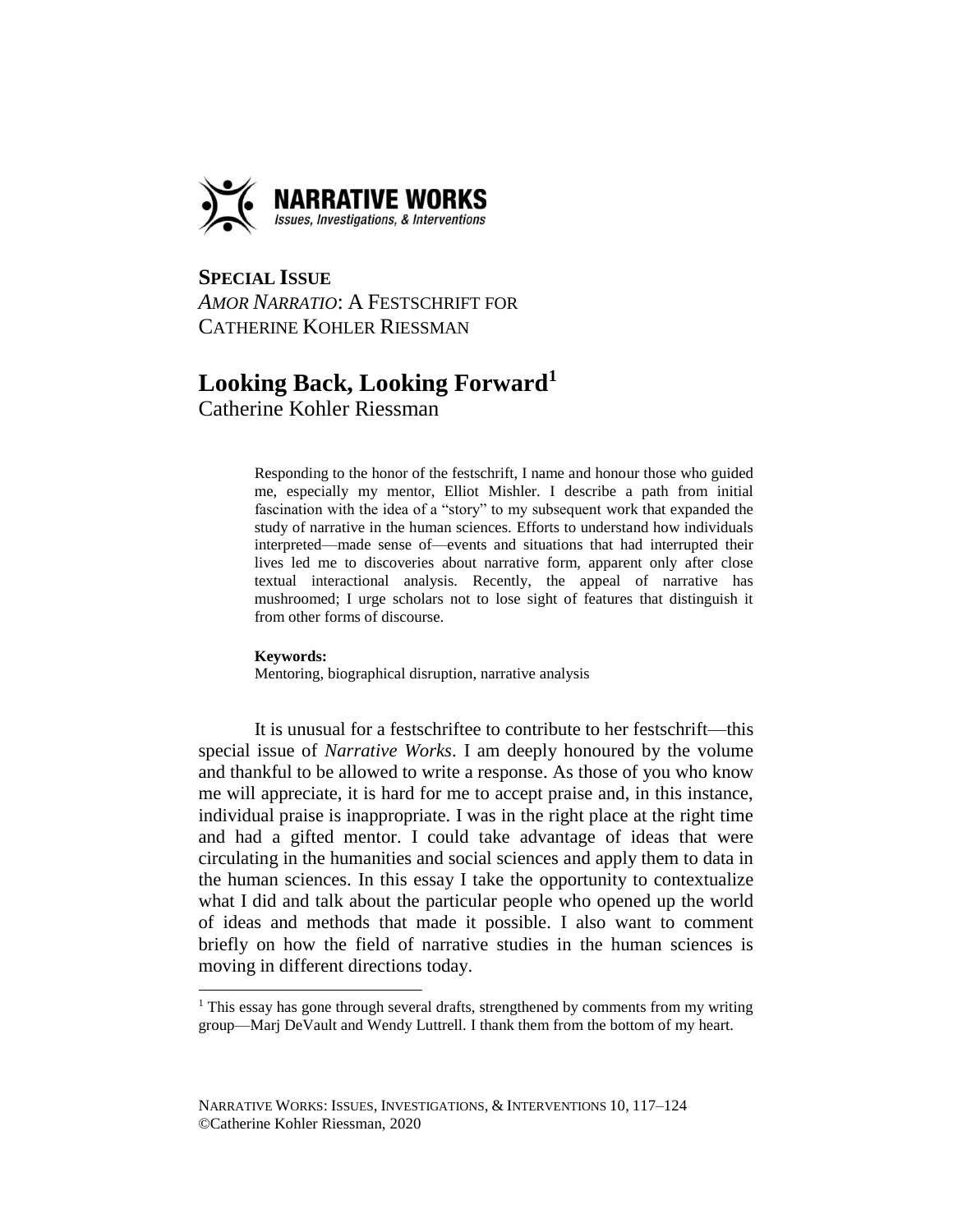There is a South African saying—*Ubuntu--*introduced to me by Sanny Mulubale when he was a PhD student at the University of East London. It translates roughly as "I am because we are," attesting to the bonds that tie us together as humans. My narrative work over the years came out of a network of relationships, and it is these bonds that I want to lift up, for they made what I did possible. The most important person was Elliot Mishler, who mentored me tirelessly over the years; he also brought a group of us together to think analytically about storytelling—in doctors' offices, formal research interviews, and in everyday interaction. Scholars in Europe and Australia found different ways of connecting, eventually through the Centre for Narrative Research at the University of East London.

I came to know Elliot's work quite by accident: by attending a Women's Studies Conference in 1985, where I heard Susan Bell deliver a paper on "stories" participants told in interviews. She was completing a post-doctoral fellowship with Elliot as he was completing *The Discourse of Medicine* (Mishler, 1984), and she extended his ideas about narrative structure and function into her work. Immediately, I saw the relevance of the approach to interviews I had been collecting—they were filled with stories. I wanted to work with Elliot, too, and did so as his post-doc from 1985–1988. He led a weekly seminar with a multidisciplinary group of post-docs as he was completing *Research Interviewing: Context and Narrative* (Mishler, 1991). Conversations in that seminar are seared into my history.

So began the bonds that enlarged outward over time to include others in a Narrative Study Group, which met every month in Elliot's living room for nearly 27 years. We were sociologists, psychologists, scholars in communications, education, medicine, and other applied fields. Bringing our nascent work to the study group was a safe space for experimentation, debate, constructive criticism, and enduring bonds. To this day, we are who we are because of each other.

The 1980s and 1990s were a heady time for those of us working with language and meaning. Prescient man that he was, Elliot had audited Noam Chomsky's course at MIT in the early 70s. (His partner, Vicky Steinitz, confirmed this in a personal communication.) As the "narrative turn" in social research was developing, Elliot had his seminar participants read and discuss the work of a variety of social scientists who took language and interaction seriously—including Dell Hymes, Harold Garfinkel, Deborah Tannen, Lakoff and Johnson, among others. We learned to be skeptical of forms of data analysis that treated language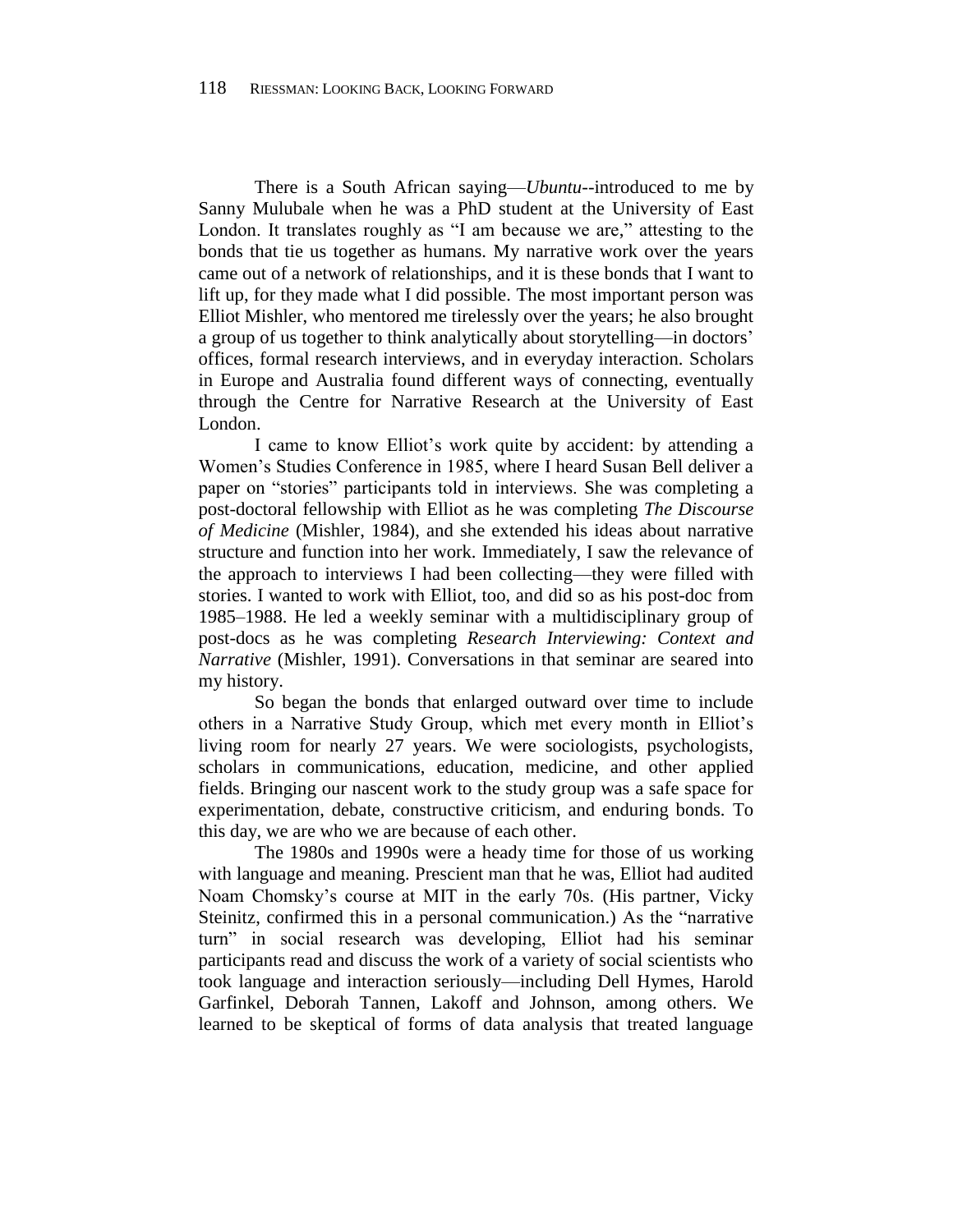simply as a transparent medium—a clear path to content and meaning. "What" was said, or the content of an utterance in a conversation, needed to be examined alongside "how," "why," and "to whom" it was said, and for what purposes. Looking at the interview data I had gathered, I came to see that the forms of speech my research participants selected to convey particular experiences were strategic choices, rather than arbitrary, shaped to be sure by the constraints and forms of language of a culture. Jerome Bruner's work taught us to be attentive to classic plot lines that contemporary speakers can draw on to give shape to their personal stories. We learned from sociolinguistic scholars—Labov and Waletzky, and the later writings of Labov—about classic elements of narrative structure.

Before coming to work with Elliot, I was drowning in a corpus of more than a hundred interview transcripts, trying to make sense of them thematically. The easy tendency was to get the "gist" of an utterance, and to "look for themes" across the accounts of divorce. Elliot's advice, instead, was to start with a single case—one instance of the phenomenon in question.

The ethnopoetic approach pioneered by Jim Gee was particularly suited to some of the accounts of divorce I had collected, especially those that didn't take the traditional story form. The accounts of these dissolving marriages had no clear plot line, no resolution to the action, and yet they "felt" narrative-like during a conversational exchange and when I read the transcript later. All participants narrated moments in the breakdown of a marriage, but not necessarily with a story about a particular moment; instead, the enduring, draining, repetitive problems in some marriages required a different form of telling, and analysis. Gee's approach encouraged me to experiment with poetic forms of representation of these segments: I organized stanzas and strophes, with breaks guided by the intonation and pauses of the speaker. When and how different narrative forms were invoked in the conversational exchange proved central to interpretation of participants' accounts of the reasons for a divorce.

All this was possible because Elliot taught us to listen—to attend closely to the linguistic choices participants made. He also pushed us to examine *our* positions as the audience and/or questioner—how we were collaborators in an unfolding tale of a past time or moment. He urged us to put aside our privileged theories, disciplinary imperatives, and research agendas and engage in what another of Elliot's students—physician Rita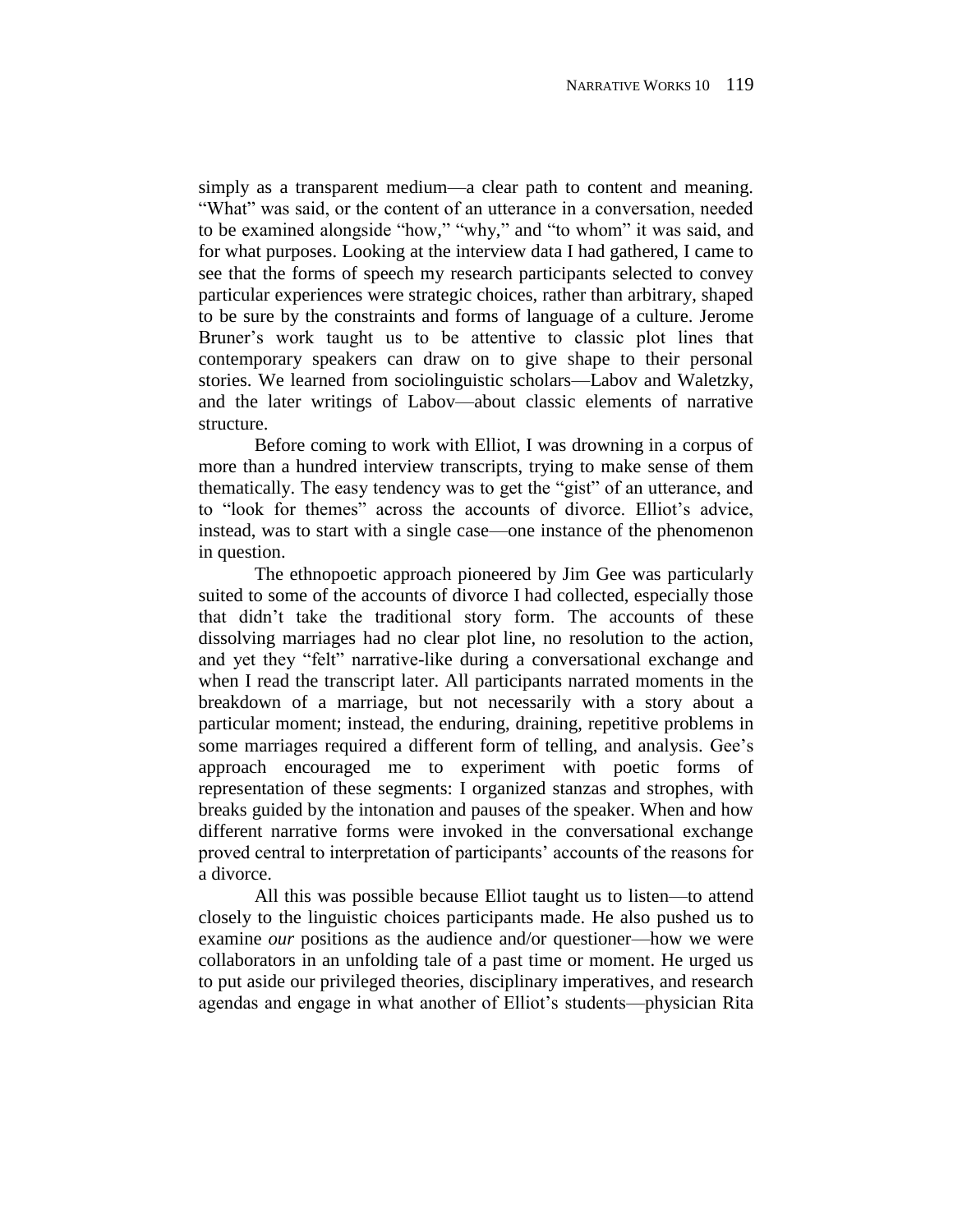Charon (2008), in her book, *Narrative Medicine*—calls "stereophonic listening" (p. 97).

Following Elliot's directive to start with a single case, I discovered surprises in language use and subtle rifts in the unfolding interview relationship that contained broader theoretical insights. Building up from the one, I saw subtle commonalities and important differences across the accounts that on the surface seemed to be about the "same" topic. In my scholarship over the years, surprising moments in interviews and interactional "trouble" in research conversations became the subject in several scholarly papers—extended case studies (Riessman, 1987, 2005, 2012).

After the 1990 divorce book, my work over the years focused on other biographical disruptions. All of it was guided by Elliot's continuing mentoring and key readings in medical sociology, notably Mike Bury's (1982) classic paper on biographical disruption and another by Gareth Williams (1984) on meaning-making after serious illness. As Gareth did, I tried to uncover the embedded politics in participants' accounts of the genesis of their difficulties. In case studies of men with multiple sclerosis in mid-life (Riessman, 2003, 2004, 2012), for example, the absence of disability rights and accessible environments were plainly visible to me, the analyst, but not to the men themselves. Instead, they stressed the ways illness had disabled their performance of masculinity—culturally constructed beliefs, through and through. My study of childless women in South India (Riessman, 2000a, 2000b, 2005) emphasized women's resistance practices in the face of massive cultural pressure to produce a biological child. The "personal" problem of infertility brought into sharp relief structural issues about women's place in the Indian family. Carrying Elliot with me throughout my travels, I tried always to pay close attention to the language women and men chose to communicate their situations, while also attending to the specific context of the interview conversation. Reflexivity, I now see, became a more central part of my work over time and I've written about that elsewhere (Riessman, 2015).

Biographical work found a receptive context in the 1980s and 1990s, as some in the social sciences critical of positivism were turning to the humanities for ways of thinking about human problems. My sociological training had occurred in a university where structuralfunctionalism was dominant—abstract theory that had little to say about how individuals and groups negotiate their lives. I was drawn to a more humanistic sociology that lifted up, as Joe Gusfield wrote in 1980, "the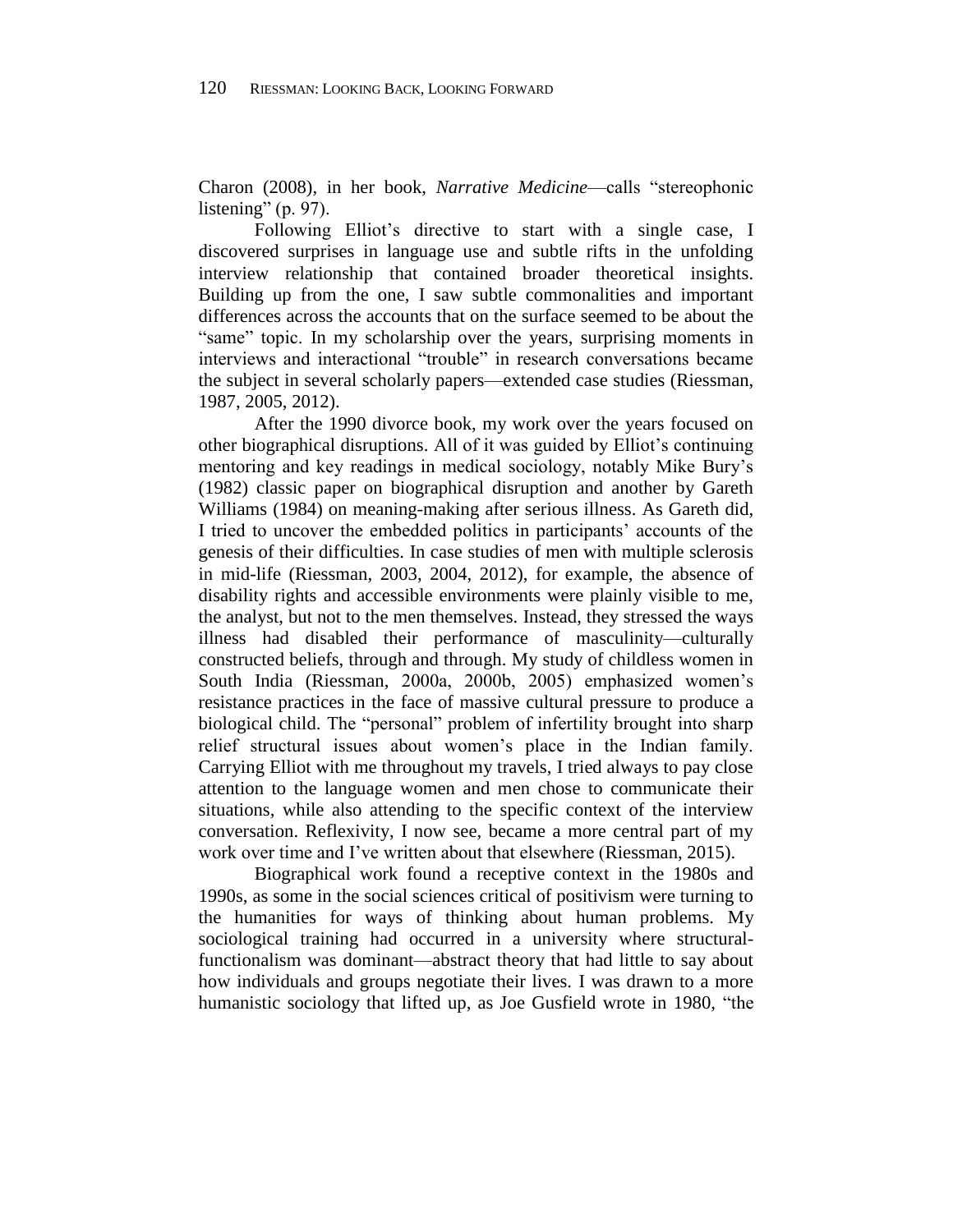language-using and symbol-choosing nature of human action and understanding" (p. 10).

I have been asked how my prior background as a clinical social worker informed my narrative research. Most obviously, the biographical disruptions that I've chosen to study over the years—divorce, chronic illness in mid-life, and infertility—are the kinds of human problems that bring individuals into clinical settings like those where I worked. Listening to emotional accounts and bearing witness to people's suffering is central to who I am. The activism of social work also shaped my perspective: the constraints, conventions, and structures participants took for granted required change—social action. The critical sociology initiated by C. Wright Mills taught us to see how seemingly "private" troubles are linked to larger social structural issues. Divorce rates, for example, have been related historically to changing expectations about what marriage is supposed to provide and to women's power in marriage. The personal narratives I collected about divorce experiences in the 1980s contained evidence of profound shifts, including women's ways of thinking about and responding to male violence.

In recent times, the word "narrative" has mushroomed, heard daily in newscasts. Candidates in elections now feature personal stories about themselves to appeal to particular voting blocs by exploiting one of the central functions of narrative—persuasion. Academic scholars are increasingly embracing the narrative vocabulary, too, sometimes with scant attention to specifics of language, ordering and sequence, narrative form, and context, especially the positioning of the questioner/audience. I am troubled by potential simplification and fear that core meanings of narrative may be lost by popularization. I hope it doesn't lead to a dumbing down of the field, and urge investigators to be mindful of Atkinson and Delamont's (2006) caution to qualitative investigators: we can't simply "celebrate narratives and biographical accounts, rather than subjecting them to systematic analysis" (p. 164).

An analogy may be relevant. We can go to a concert and simply enjoy a piece of music. Musicians, however, closely analyze the score before interpreting it in a performance: what does the key the composer chose suggest about the tonality of the piece and sequence of chord progressions? What do the composer's markings for tempo changes indicate? What about the form the composer selected? A sonata, for example, is different from a rondo; similarly, a rule-bound fugue inserted in the middle of a movement communicates something quite different than a triple-metre dance form would. Finally, what do we bring to the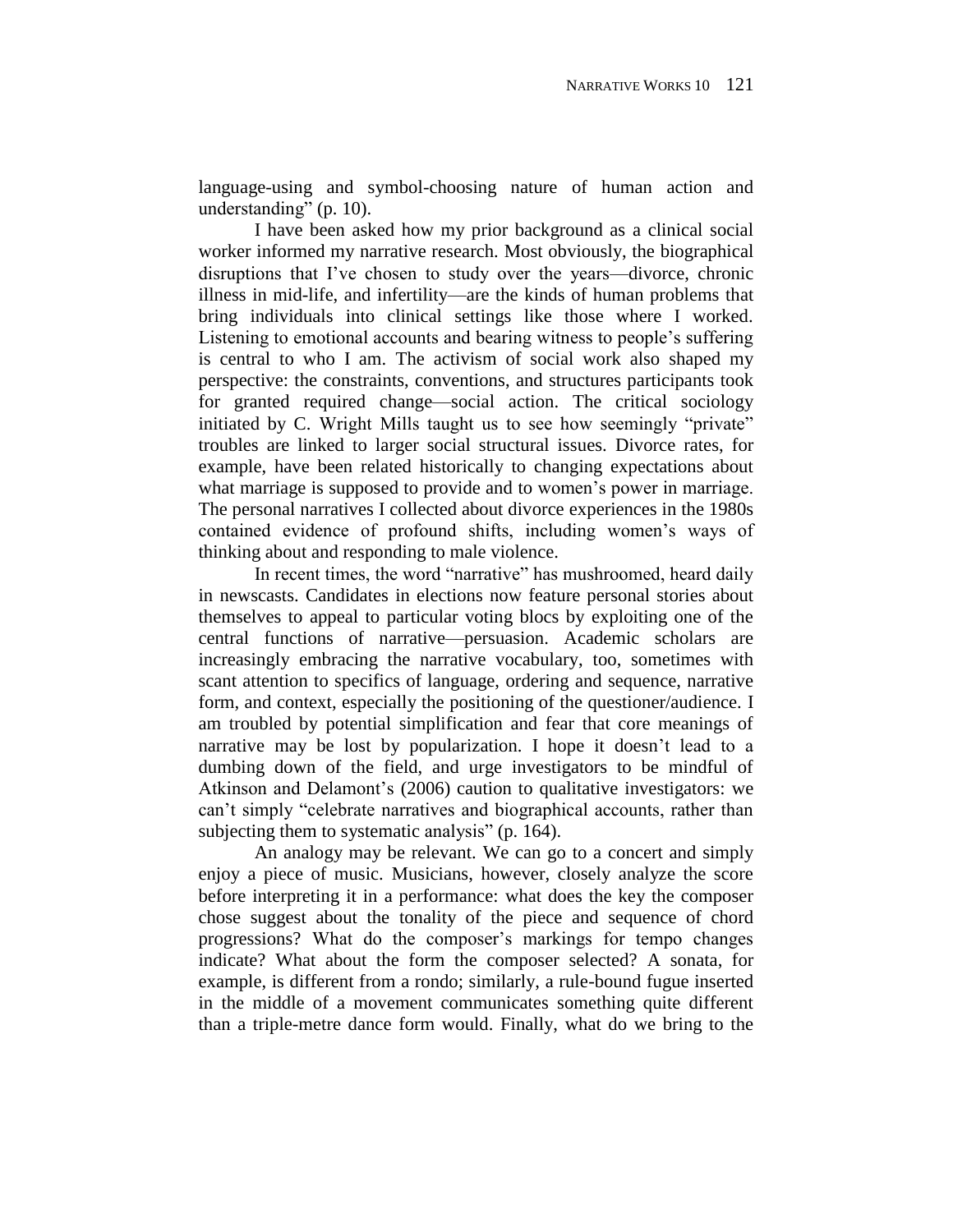listening experience, and how has the listening context changed over historical time? These compositional and performance choices matter they shape meaning—how the audience will hear and interpret a piece of music. Shouldn't social scientists do something similar with their research materials? Wouldn't analysis of language and form take us deeper? Why should we assume that a participant's story, lifted out of its contexts of production, simply speaks for itself?

A promising development in the field is the range of human problems now subjected to a narrative lens. The massive upheavals of migration in Europe, the Covid-19 pandemic sweeping the world, and Black Lives Matter movements call out for documentation and study. This is a very different moment in history, compared to when I did my work on biographical disruptions; the scale of disruptions today is huge, and scholars should not be limited in the methods they choose. I have always appreciated different methods of social research, and even though I was inspired by the narrative approach, I certainly don't hold it up as the only way to address the range of contemporary human problems. I certainly don't expect every scholar to take up narrative analysis, especially the detailed analysis of interview excerpts that I did. But I still hold onto key features that distinguish narrative from other discourse forms and that require some attention by an investigator.

In the contemporary period, new and important questions are being asked of narrative segments: who is allowed to talk about their experience? Who is listening? Whose story is valued? Who gains from the research relationship? I was deeply impressed, when I was in London in 2019, by the dissertation projects presented at the Centre for Narrative Research that are pursuing these and other questions.

In closing, I return to Elliot and ideas that circulated in the Narrative Study Group. The final paper he presented to us in draft form, co-authored with Vicky Steinitz (Mishler & Steinitz, 2001), called on narrative researchers to take up the "unjust world problem"; a revised version of that paper, the first entry in a volume edited by Corinne Squire (Mishler with Squire, 2021), takes up the call. We in the group years ago had surrounded him with examples from our research, problems that we had been discussing over many years together: gun violence in a Boston neighborhood, Somali refugees organizing in Maine, immigrant children's experiences in a Massachusetts school, women's negative health interactions with male physicians. With Elliot's encouragement, we have combined in our scholarship study of particular cases of these situations with broader political critiques.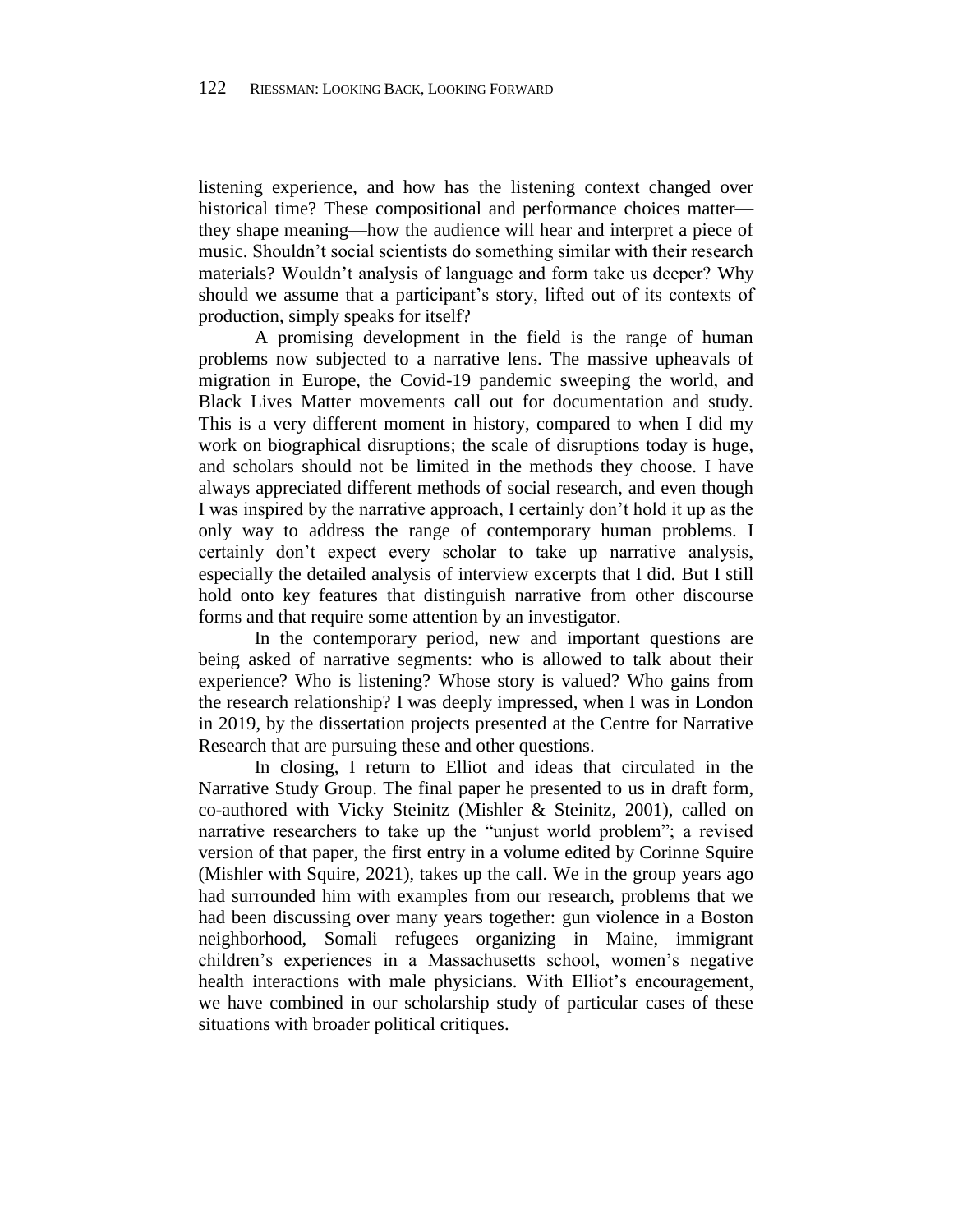Again, I am thankful for the honour of this volume and hope I have provided a context that situates the work in a time and place, and with a central character who served as midwife for the work.

## **References**

- Atkinson, P., & Delamont, S. (2006). Rescuing narrative from qualitative research. *Narrative Inquiry, 16*(1), 164–172.
- Bury, M. (1982). Chronic illness as biographical disuption. *Sociology of Health & Illness, 4*(2), 167–182.
- Charon, R. (2008). *Narrative medicine: Honoring the stories of illness.* Oxford University Press.
- Gusfield, J. R. (1980). The tension between humanism and science: Sociology in the 1980s. *Mid-American Review of Sociology, 5*(1), 1–14.
- Mishler, E. G. (1984). *The discourse of medicine: Dialectics of medical interviews.* Greenwood.
- Mishler, E. G. (1991). *Research interviewing: Context and narrative*. Harvard University Press.
- Mishler, E. G., & Steinitz, V. (2001, January 12–14). Solidarity work: Researchers in the struggle for social justice. [Paper presentation]. Annual Qualitative Interest Group Conference on Interdisciplinary Qualitative Studies. Athens, GA.
- Mishler, E. G., with Squire, C. (2021). The personal is political: The social justice function of stories. In C. Squire (Ed.), *Stories changing lives: narratives and paths toward social change*. Oxford University Press.
- Riessman, C. K. (1987). When gender is not enough: Women interviewing women. *Gender & Society, 1*(2), 172–207.
- Riessman, C. K. (2000a). Stigma and everyday resistance practices: Childless women in South India. *Gender & Society, 14*(1), 111–135.
- Riessman, C. K. (2000b). "Even if we don't have children [we] can live": Stigma and infertility in South India. In C. Mattingly & L.Garro (Eds.), *Narratives and the cultural construction of illness and healing* (pp. 128-152). University of California Press.
- Riessman, C. K. (2003). Performing identities in illness narrative: Masculinity and multiple sclerosis. *Qualitative Research, 3*(1), 5–33.
- Riessman, C. K. (2004). A thrice told tale: New readings of an old story. In B. Hurwitz, T. Greenhalgh, & V. Skultans (Eds.), *Narrative research in health and illness*. British Medical Association & Blackwell.
- Riessman, C. K. (2005). Exporting ethics: A narrative about narrative research in South India." *Health, 9*(4), 473–490.
- Riessman, C. K. (2012). The pleasure of the text: Sensual and seductive aspects of narrative inquiry." *Rassegna Italiana Di Sociologia, 53*(4), 1–20.
- Riessman, C. K. (2015). Entering the hall of mirrors: Reflexivity and narrative research. In A. deFina and A. Georgakopoulou (Eds.), *Handbook of narrative analysis.* Wiley Blackwell.
- Williams, G. (1984). The genesis of chronic illness: Narrative re-construction. *Sociology of Health & Illnes, 6*(2), 175–200.